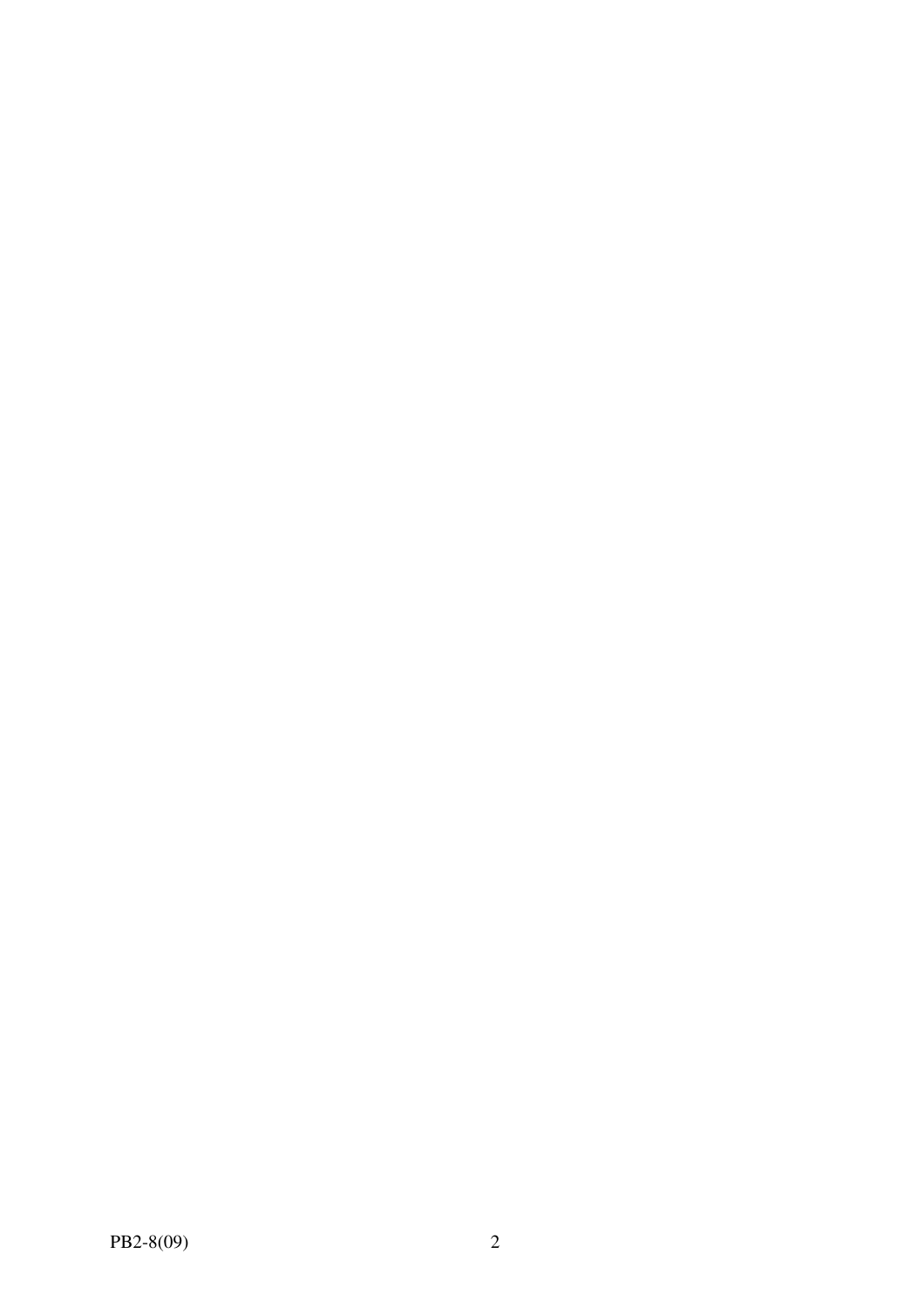# **PB2-8 (09)**

# **FLDWARN for the Burdekin River basin**

## **1 December 2010 to 31 January 2011**

 $TO: **ROM601**$ IDQ20745 Australian Government Bureau of Meteorology Queensland FLOOD WARNING FOR THE BURDEKIN RIVER CATCHMENT Issued at 7:44 AM on Sunday the 26th of December 2010 by the Bureau of Meteorology, Brisbane. Major flooding continues in the Belyando River at Albro and will extend downstream during this week. Minor flooding in the Cape, Suttor and upper Burdekin Rivers will cause minor flooding in Burdekin Falls Dam and downstream in the lower Burdekin River to Inkerman Bridge during the next few days. BELYANDO/SUTTOR RIVER SYSTEM: Major flood levels continue to rise in the Belyando River at Albro. Downstream in the Suttor River at St Anns minor flooding continues to rise with further rises possible this week. UPPER BURDEKIN RIVER: Rainfalls recorded in the past 24 hours between the Paluma area and Townsville are producing river level rises and minor flooding at Mt Fullstop. Further rises are expected at Sellheim with levels forecast to remain below the minor flood level of 12 metres. Inflows into Burdekin Falls Dam will continue for the next few days with a minor flood peak of around 3 metres expected during Monday. LOWER BURDEKIN RIVER: Minor flooding is being recorded in the lower Burdekin River between Dalbeg and Millaroo with further rises causing minor flooding at Inkerman Bridge with the peak expected during Monday. Further rainfall is forecast for the catchment with higher levels possible. Predicted River Heights/Flows: Burdekin River: Burdekin Falls Dam: Peak around 3 metres during Monday. Weather Forecast: Rain areas, squally showers, and isolated thunderstorms. Local moderate to heavy falls. Next Issue: The next warning will be issued at about 9am Monday. Latest River Heights: Burdekin R at Mt Fullstop \* 8.10m rising 06:00 AM SUN 26/12/10 Burdekin R at Gainsford \* 10.79m rising 06:00 AM SUN 26/12/10 Burdekin R at Sellheim # 10.17m rising 07:42 AM SUN 26/12/10 Alpha Ck at Alpha 5.75m rising slowly 09:00 AM SAT 25/12/10 Belyando R at Albro 6.80m rising slowly 10:30 AM SAT 25/12/10

Belyando R at Belyando Crossing \* 6.14m rising 06:00 AM SUN 26/12/10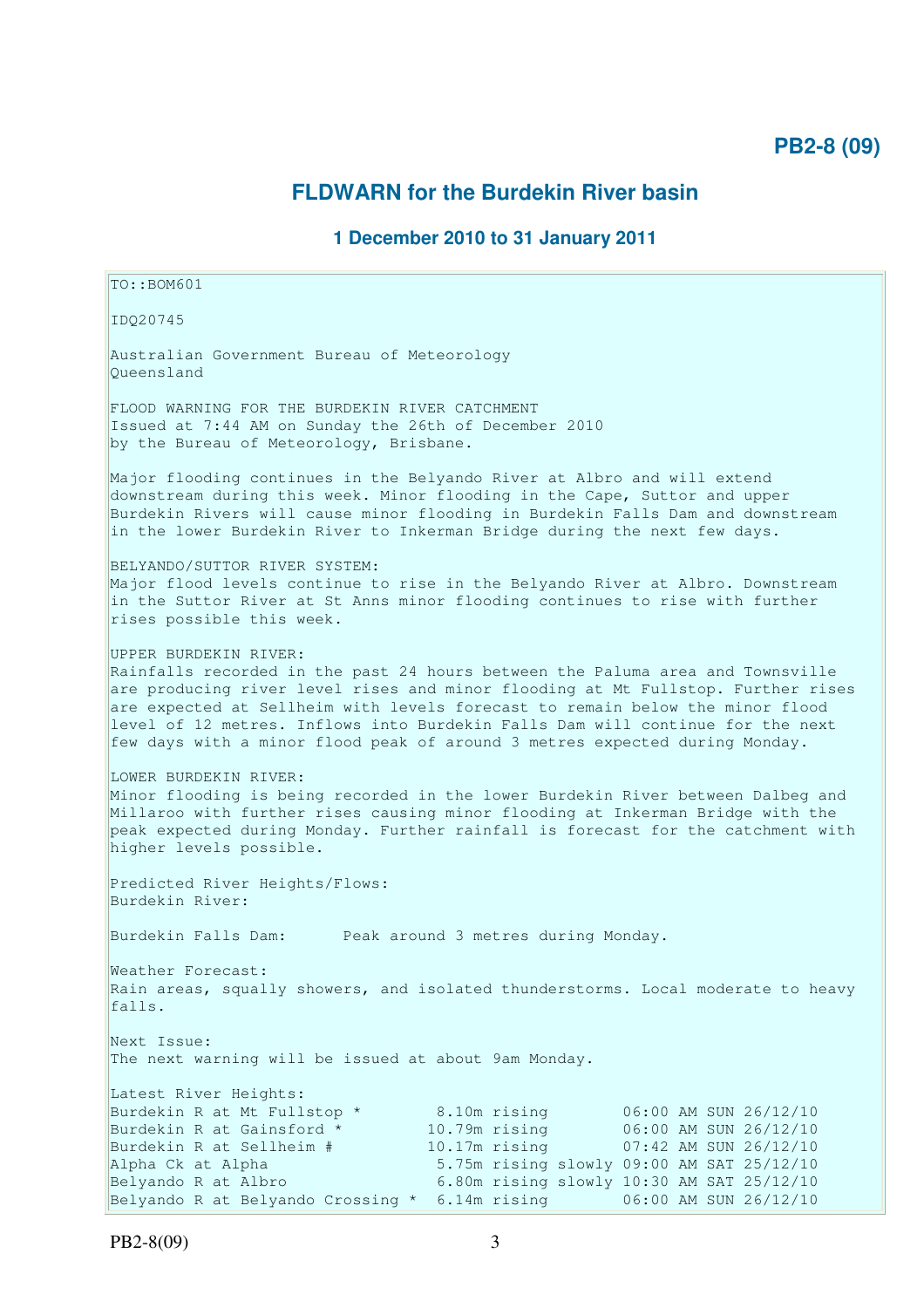Suttor R at St Anns # 5.74m steady 07:15 AM SUN 26/12/10<br>
Cape R at Taemas # 4.89m steady 06:27 AM SUN 26/12/10 Cape R at Taemas # 4.89m steady 06:27 AM SUN 26/12/10 Burdekin R at Burdekin Dam # 2.37m rising 07:10 AM SUN 26/12/10 Burdekin R at Dalbeg # 10.26m rising 07:34 AM SUN 26/12/10 Bogie R at Strathbogie # 4.16m rising 07:41 AM SUN 26/12/10 Burdekin R at Millaroo # 9.78m rising 07:41 AM SUN 26/12/10 Burdekin R at Clare # 8.65m rising 07:29 AM SUN 26/12/10 Plantation Park Crossing at Ayr # 0.55m steady 06:26 AM SUN 26/12/10 Burdekin R at Inkerman Br # 6.45m rising 07:34 AM SUN 26/12/10 Dal Santos Crossing at Brandon # 1.55m steady 05:18 AM SUN 26/12/10 Burdekin R at Rita Island # -0.70m rising 05:55 AM SUN 26/12/10 Burdekin R at Groper Ck # 0.79m rising 07:40 AM SUN 26/12/10 \*,# from automatic station Warnings and River Height Bulletins are available at http://www.bom.gov.au/qld/flood/ . Flood Warnings are also available on telephone 1300 659 219 at a low call cost of 27.5 cents, more from mobile, public and satellite phones.

## TO::BOM601

IDQ20745

Australian Government Bureau of Meteorology Queensland

FLOOD WARNING FOR THE BURDEKIN RIVER CATCHMENT Issued at 8:08 AM on Monday the 27th of December 2010 by the Bureau of Meteorology, Brisbane.

Major flood levels are rising in the Belyando River at Albro. Minor flooding is occurring in the Cape, Suttor and upper Burdekin Rivers which is causing minor flooding at the Burdekin Falls Dam. Minor flooding has extended downstream along the lower Burdekin River through to Inkerman Bridge, where minor flooding will continue for the next few days.

BELYANDO/SUTTOR RIVER SYSTEM: Further heavy rainfall overnight Sunday is causing renewed rises and major flooding in the Belyando River at Albro. Downstream in the Suttor River at St Anns minor flooding continues with further rises possible this week.

UPPER BURDEKIN RIVER: River levels are easing during Monday morning across the upper Burdekin catchment, with minor flooding easing at Mt Fullstop and river levels continues to ease below minor at Sellheim. Inflows into Burdekin Falls Dam will continue for the next few days with a minor flood peak to about 3.4 metres expected overnight Monday.

#### LOWER BURDEKIN RIVER:

Minor flooding continues to rise along the lower Burdekin River between Dalbeg and Clare, with further small rises and minor flooding downstream at Inkerman Bridge where the flood peak is expected during Monday. At 7.40am Monday the river level at Inkerman Bridge was 8.5 metres and rising slowly. Minor flooding is also rising downstream at Rita Island.

Predicted River Heights/Flows: Burdekin River: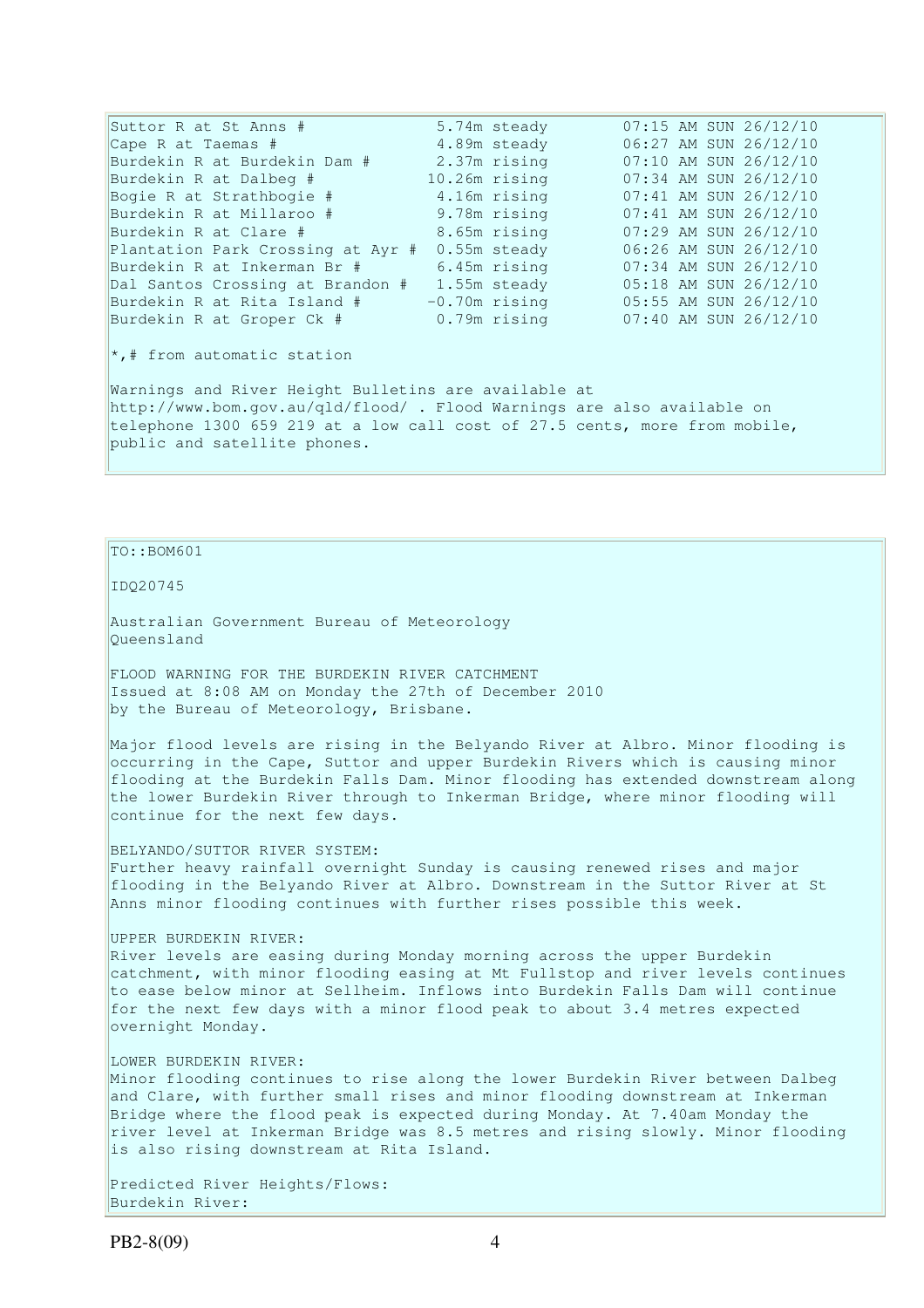| Burdekin Falls Dam<br>Peak around 3.4 metres overnight Monday.                                                                                                                                                                                |                                              |                                                                                             |  |  |  |
|-----------------------------------------------------------------------------------------------------------------------------------------------------------------------------------------------------------------------------------------------|----------------------------------------------|---------------------------------------------------------------------------------------------|--|--|--|
| Weather Forecast:<br>Scattered showers and isolated thunderstorms.                                                                                                                                                                            |                                              |                                                                                             |  |  |  |
| Next Issue:<br>The next warning will be issued at about 9am Tuesday.                                                                                                                                                                          |                                              |                                                                                             |  |  |  |
| Latest River Heights:<br>Burdekin R at Mt Fullstop *                                                                                                                                                                                          | 6.87m falling                                | 06:00 AM MON 27/12/10                                                                       |  |  |  |
| Burdekin R at Gainsford *<br>Burdekin R at Sellheim #<br>Alpha Ck at Alpha                                                                                                                                                                    | 9.71m falling<br>9.57m falling               | 06:00 AM MON 27/12/10<br>07:27 AM MON 27/12/10<br>4.65m rising slowly 07:00 PM SUN 26/12/10 |  |  |  |
| Belyando R at Albro<br>Belyando R at Belyando Crossing * 6.38m steady<br>Suttor R at St Anns #                                                                                                                                                | 7m rising slowly                             | 06:00 AM MON 27/12/10<br>06:00 AM MON 27/12/10                                              |  |  |  |
| Cape R at Taemas #<br>Burdekin R at Burdekin Dam #                                                                                                                                                                                            | 5.69m steady<br>5.29m rising<br>3.22m rising | 04:15 AM MON 27/12/10<br>06:53 AM MON 27/12/10<br>07:00 AM MON 27/12/10                     |  |  |  |
| Bowen R at Myuna #<br>Burdekin R at Dalbeg #<br>Bogie R at Strathbogie #                                                                                                                                                                      | NA.<br>12.86m steady<br>2.76m falling        | 05:27 AM MON 27/12/10<br>07:43 AM MON 27/12/10                                              |  |  |  |
| Burdekin R at Millaroo #<br>Burdekin R at Clare #                                                                                                                                                                                             | 12.03m steady<br>11.3m rising                | 07:54 AM MON 27/12/10<br>07:20 AM MON 27/12/10                                              |  |  |  |
| Plantation Park Crossing at Ayr # 0.3m falling<br>Burdekin R at Inkerman Br #<br>Dal Santos Crossing at Brandon #                                                                                                                             | 8.5m rising<br>1.3m falling                  | 08:00 AM MON 27/12/10<br>07:41 AM MON 27/12/10<br>07:31 AM MON 27/12/10                     |  |  |  |
| Burdekin R at Rita Island #<br>Burdekin R at Groper Ck #                                                                                                                                                                                      | 1.3m rising<br>2.39m rising                  | 07:49 AM MON 27/12/10<br>08:02 AM MON 27/12/10                                              |  |  |  |
| $\star$ ,# denotes automatic station.                                                                                                                                                                                                         |                                              |                                                                                             |  |  |  |
| Warnings and River Height Bulletins are available at<br>http://www.bom.gov.au/qld/flood/ . Flood Warnings are also available on<br>telephone 1300 659 219 at a low call cost of 27.5 cents, more from mobile,<br>public and satellite phones. |                                              |                                                                                             |  |  |  |

### $\vert$ TO::BOM601

IDQ20745

Australian Government Bureau of Meteorology Queensland

FLOOD WARNING FOR THE BURDEKIN RIVER CATCHMENT Issued at 9:41 AM on Monday the 27th of December 2010 by the Bureau of Meteorology, Brisbane.

Major flood levels are rising in the Belyando River at Albro. Minor flooding is occurring in the Cape, Suttor and upper Burdekin Rivers which is causing minor flooding at the Burdekin Falls Dam. Minor flooding has extended downstream along the lower Burdekin River through to Inkerman Bridge, where minor flooding will continue for the next few days.

BELYANDO/SUTTOR RIVER SYSTEM: Further heavy rainfall overnight Sunday is causing renewed rises and major flooding in the Belyando River at Albro and in Alpha Creek at Rivington. River level rises to at least the minor flood level of 7 metres are expected at Alpha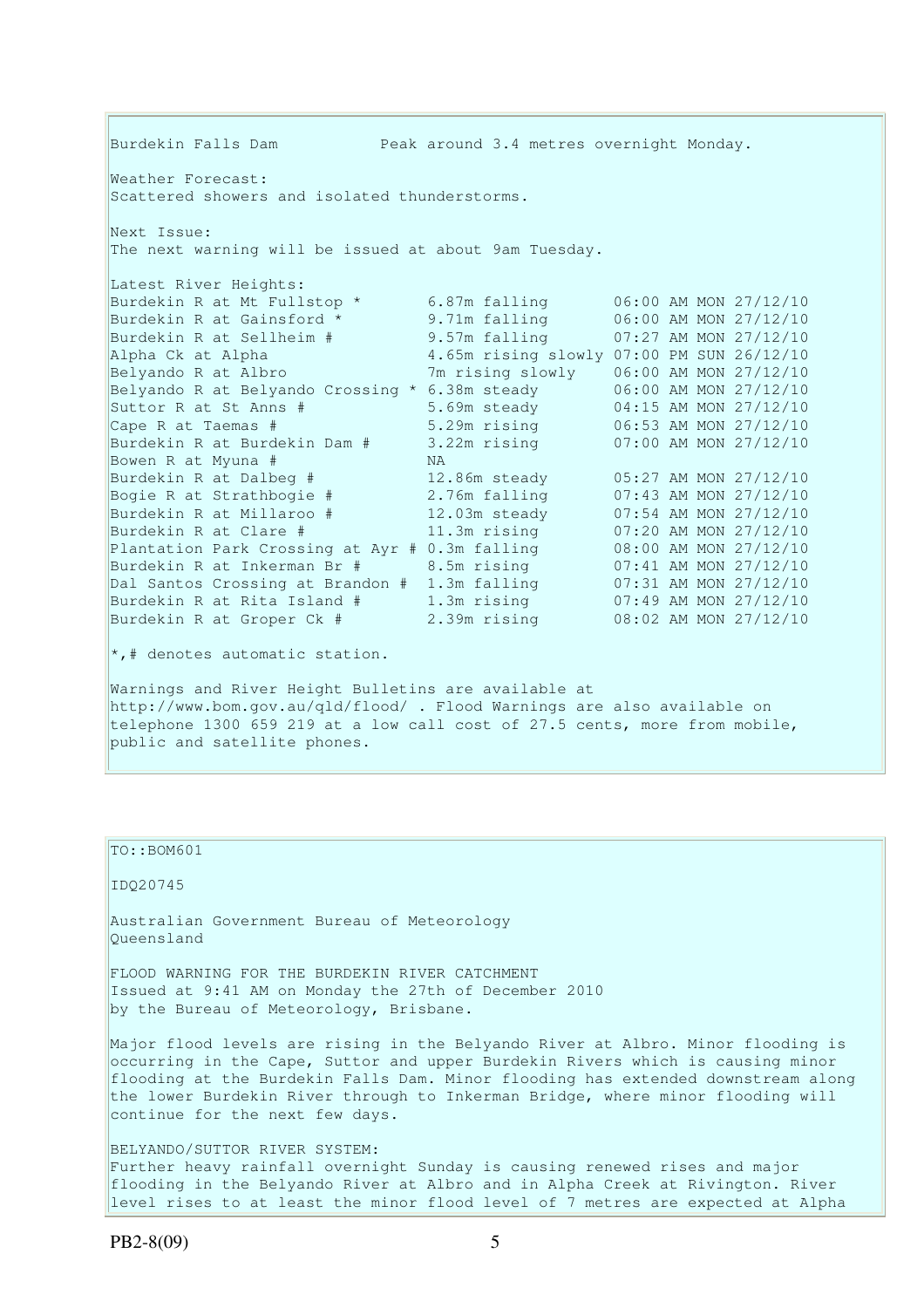during this week. Downstream in the Suttor River at St Anns minor flooding continues with further rises possible this week. UPPER BURDEKIN RIVER: River levels are easing during Monday morning across the upper Burdekin catchment, with minor flooding easing at Mt Fullstop and river levels continues to ease below minor at Sellheim. Inflows into Burdekin Falls Dam will continue for the next few days with a minor flood peak to about 3.4 metres expected overnight Monday. LOWER BURDEKIN RIVER: Minor flooding continues to rise along the lower Burdekin River between Dalbeg and Clare, with further small rises and minor flooding downstream at Inkerman Bridge where the flood peak is expected during Monday. At 7.40am Monday the river level at Inkerman Bridge was 8.5 metres and rising slowly. Minor flooding is also rising downstream at Rita Island. Predicted River Heights/Flows: Burdekin River: Burdekin Falls Dam Peak around 3.4 metres overnight Monday. Weather Forecast: Scattered showers and isolated thunderstorms. Next Issue: The next warning will be issued at about 9am Tuesday. Latest River Heights: Burdekin R at Mt Fullstop \* 6.61m falling 08:20 AM MON 27/12/10 Burdekin R at Gainsford \* 9.57m falling 08:00 AM MON 27/12/10 Burdekin R at Sellheim # 9.47m falling 08:42 AM MON 27/12/10 Alpha Ck at Rivington 7.5m rising 07:00 AM MON 27/12/10 Alpha Ck at Alpha 4.65m rising slowly 07:00 PM SUN 26/12/10<br>Belyando R at Albro 7m rising slowly 06:00 AM MON 27/12/10 Belyando R at Albro 7m rising slowly 06:00 AM MON 27/12/10 Belyando R at Belyando Crossing \* 6.39m steady 08:00 AM MON 27/12/10 Suttor R at St Anns # 5.69m steady 04:15 AM MON 27/12/10 Cape R at Taemas # 5.34m rising 08:18 AM MON 27/12/10 Burdekin R at Burdekin Dam # 3.27m rising 08:19 AM MON 27/12/10 Burdekin R at Dalbeg # 12.91m rising 08:56 AM MON 27/12/10 Bogie R at Strathbogie # 2.76m steady 08:56 AM MON 27/12/10 Burdekin R at Millaroo # 12.09m rising 08:51 AM MON 27/12/10 Burdekin R at Clare # 11.35m rising 08:20 AM MON 27/12/10 Plantation Park Crossing at Ayr # 0.3m falling 08:00 AM MON 27/12/10 Burdekin R at Inkerman Br # 8.5m rising 07:41 AM MON 27/12/10 Dal Santos Crossing at Brandon # 1.3m steady 08:18 AM MON 27/12/10 Burdekin R at Rita Island # 1.35m rising 08:50 AM MON 27/12/10 Burdekin R at Groper Ck # 2.99m rising 09:13 AM MON 27/12/10 \*,# from automatic station Warnings and River Height Bulletins are available at http://www.bom.gov.au/qld/flood/ . Flood Warnings are also available on telephone 1300 659 219 at a low call cost of 27.5 cents, more from mobile, public and satellite phones.

TO::BOM601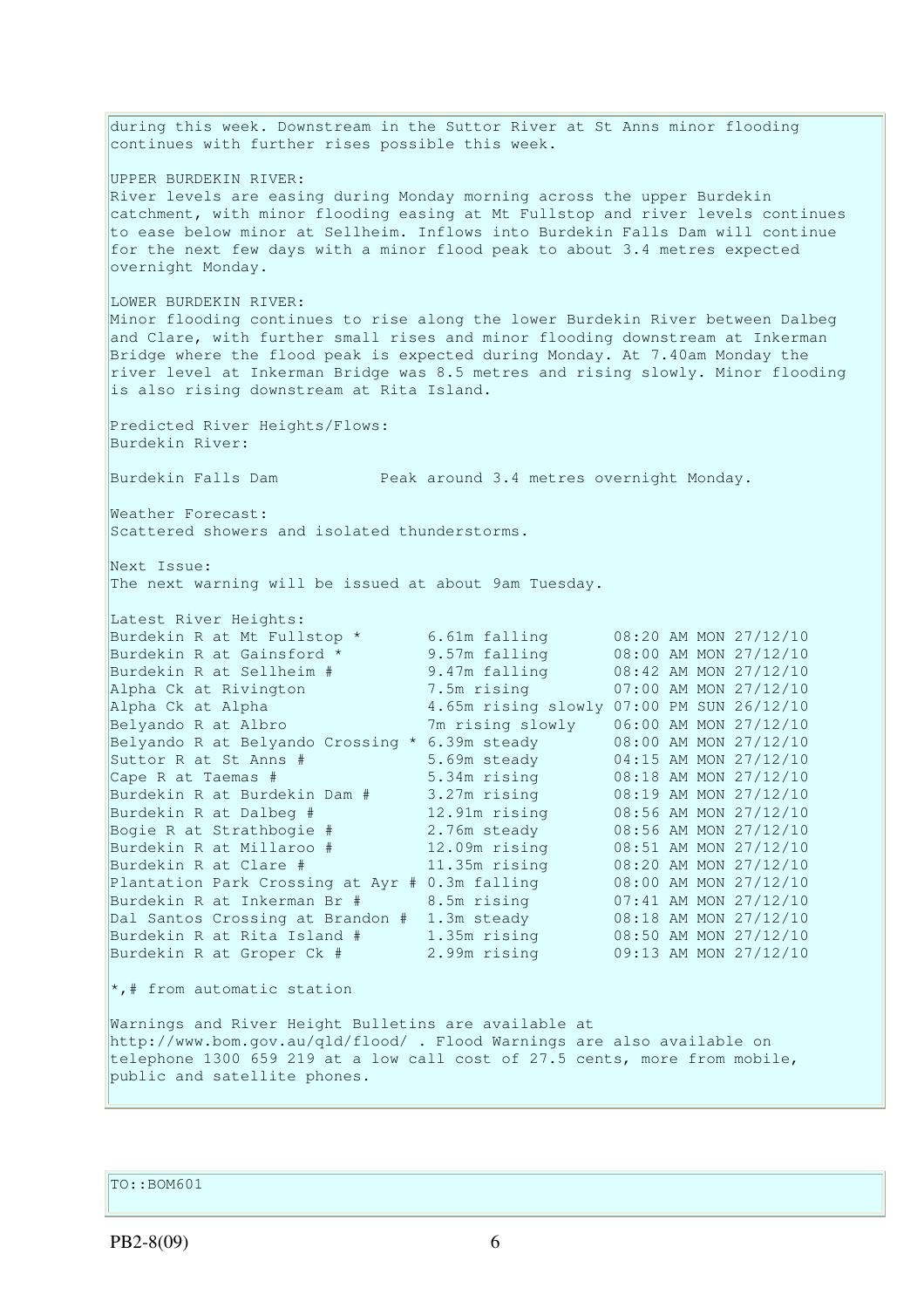#### IDQ20745

Australian Government Bureau of Meteorology Queensland

FLOOD WARNING FOR THE BURDEKIN RIVER SYSTEM INCLUDING ALPHA CREEK Issued at 11:49 PM on Monday the 27th of December 2010 by the Bureau of Meteorology, Brisbane.

At 8pm Monday, Alpha Creek at Alpha was 7.9 metres rising. A major flood peak is expected at Alpha during Tuesday, possibly near or exceeding 9 metres. In April 1990, Alpha peaked at 10.26 metres.

Major flood levels are rising in the Belyando River at Albro. Minor flooding is occurring in the Cape, Suttor and upper Burdekin Rivers which is causing minor flooding at the Burdekin Falls Dam. Minor flooding has extended downstream along the lower Burdekin River through to Inkerman Bridge, where minor flooding will continue for the next few days.

#### BELYANDO/SUTTOR RIVER SYSTEM:

Further heavy rainfall overnight Sunday is causing renewed rises and major flooding in the Belyando River at Albro and in Alpha Creek at Rivington. River level rises to at least the minor flood level of 7 metres are expected at Alpha during this week. Downstream in the Suttor River at St Anns minor flooding continues with further rises possible this week.

#### UPPER BURDEKIN RIVER:

River levels are easing during Monday morning across the upper Burdekin catchment, with minor flooding easing at Mt Fullstop and river levels continues to ease below minor at Sellheim. Inflows into Burdekin Falls Dam will continue for the next few days with a minor flood peak to about 3.4 metres expected overnight Monday.

### LOWER BURDEKIN RIVER:

Minor flooding continues to rise along the lower Burdekin River between Dalbeg and Clare, with further small rises and minor flooding downstream at Inkerman Bridge where the flood peak is expected during Monday. At 7.40am Monday the river level at Inkerman Bridge was 8.5 metres and rising slowly. Minor flooding is also rising downstream at Rita Island.

Next Issue: The next warning will be issued at about 9am Tuesday.

| Latest River Heights:             |                                     |  |                       |
|-----------------------------------|-------------------------------------|--|-----------------------|
| Burdekin R at Mt Fullstop *       | 7.97m rising                        |  | 08:00 PM MON 27/12/10 |
| Burdekin R at Gainsford *         | 7.56m steady 10:10 PM MON 27/12/10  |  |                       |
| Burdekin R at Sellheim #          | 7.77m falling 11:32 PM MON 27/12/10 |  |                       |
| Alpha Ck at Rivington             | 9m steady                           |  | 02:20 PM MON 27/12/10 |
| Alpha Ck at Alpha                 | 7.9m rising 08:00 PM MON 27/12/10   |  |                       |
| Belyando R at Albro               | 7.3m rising 06:29 PM MON 27/12/10   |  |                       |
| Belyando R at Belyando Crossing * | 6.45m steady                        |  | 10:00 PM MON 27/12/10 |
| Suttor R at St Anns #             | 6.04m rising                        |  | 10:21 PM MON 27/12/10 |
| Cape R at Taemas #                | 6.04m rising 11:14 PM MON 27/12/10  |  |                       |
| Burdekin R at Burdekin Dam #      | 3.47m steady 09:30 PM MON 27/12/10  |  |                       |
| Burdekin R at Dalbeg #            | 12.96m steady 11:27 PM MON 27/12/10 |  |                       |
| Bogie R at Strathbogie #          | 3.36m rising 11:30 PM MON 27/12/10  |  |                       |
| Burdekin R at Millaroo #          | 12.09m rising 10:21 PM MON 27/12/10 |  |                       |
| Burdekin R at Clare #             | 11.25m steady 09:33 PM MON 27/12/10 |  |                       |
| Burdekin R at Inkerman Br #       | 8.6m steady 09:54 PM MON 27/12/10   |  |                       |
|                                   |                                     |  |                       |

Warnings and River Height Bulletins are available at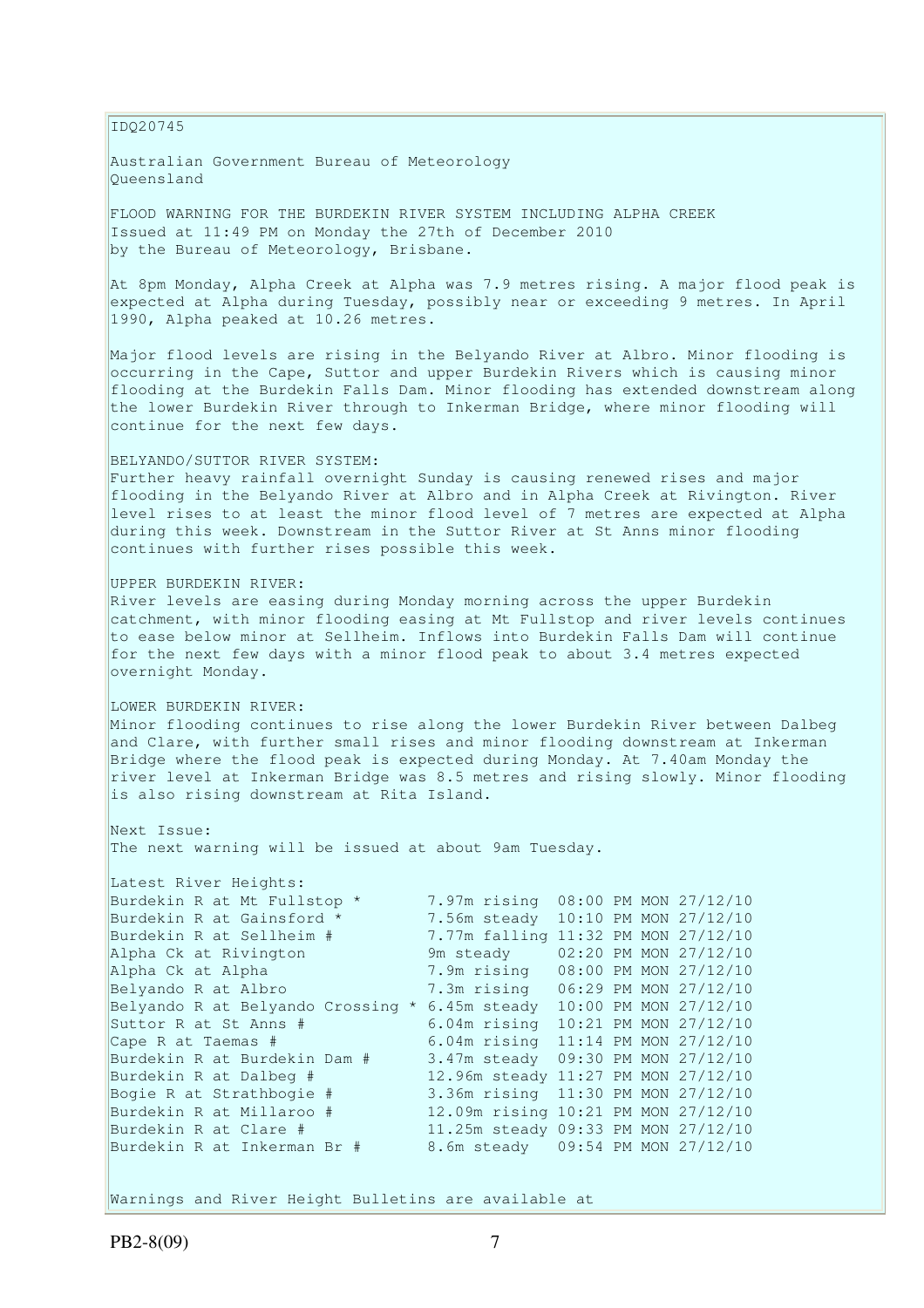http://www.bom.gov.au/qld/flood/ . Flood Warnings are also available on telephone 1300 659 219 at a low call cost of 27.5 cents, more from mobile, public and satellite phones.

| TO::BOM601                                                                                                                                                                                                                                                                                                                                                                 |                                                                                                         |                                                                                                                                                                                                                                                                                   |  |
|----------------------------------------------------------------------------------------------------------------------------------------------------------------------------------------------------------------------------------------------------------------------------------------------------------------------------------------------------------------------------|---------------------------------------------------------------------------------------------------------|-----------------------------------------------------------------------------------------------------------------------------------------------------------------------------------------------------------------------------------------------------------------------------------|--|
| IDQ20745                                                                                                                                                                                                                                                                                                                                                                   |                                                                                                         |                                                                                                                                                                                                                                                                                   |  |
| Australian Government Bureau of Meteorology<br>Oueensland                                                                                                                                                                                                                                                                                                                  |                                                                                                         |                                                                                                                                                                                                                                                                                   |  |
| CORRECTED                                                                                                                                                                                                                                                                                                                                                                  |                                                                                                         |                                                                                                                                                                                                                                                                                   |  |
| PRIORITY<br>FLOOD WARNING FOR THE BURDEKIN RIVER SYSTEM INCLUDING ALPHA CREEK<br>Issued at 12:06 AM on Tuesday the 28th of December 2010<br>by the Bureau of Meteorology, Brisbane.                                                                                                                                                                                        |                                                                                                         |                                                                                                                                                                                                                                                                                   |  |
| At 8pm Monday, Alpha Creek at Alpha was 7.9 metres rising. A major flood peak is<br>expected at Alpha during Tuesday, possibly near or exceeding 9 metres. In April<br>1990, Alpha peaked at 10.26 metres.                                                                                                                                                                 |                                                                                                         |                                                                                                                                                                                                                                                                                   |  |
| Major flood levels are rising in the Belyando River at Albro. Minor flooding is<br>occurring in the Cape, Suttor and upper Burdekin Rivers which is causing minor<br>flooding at the Burdekin Falls Dam. Minor flooding has extended downstream along<br>the lower Burdekin River through to Inkerman Bridge, where minor flooding will<br>continue for the next few days. |                                                                                                         |                                                                                                                                                                                                                                                                                   |  |
| BELYANDO/SUTTOR RIVER SYSTEM:<br>At 8pm Monday, Alpha Creek at Alpha was 7.9 metres rising. A major flood peak is<br>expected at Alpha during Tuesday, possibly near or exceeding 9 metres. In April<br>1990, Alpha peaked at 10.26 metres. Downstream in the Suttor River at St Anns<br>minor flooding continues with further rises possible this week.                   |                                                                                                         |                                                                                                                                                                                                                                                                                   |  |
| UPPER BURDEKIN RIVER:<br>River levels are easing during Monday across the upper Burdekin catchment, with<br>minor flooding easing at Mt Fullstop. River levels continues to ease below minor<br>at Sellheim. Inflows into Burdekin Falls Dam will continue for the next few days<br>with a minor flood peak to about 3.4 metres expected on Tuesday.                       |                                                                                                         |                                                                                                                                                                                                                                                                                   |  |
| LOWER BURDEKIN RIVER:<br>At 10pm Monday, the river level at Inkerman Bridge was 8.6 metres and steady.                                                                                                                                                                                                                                                                     |                                                                                                         |                                                                                                                                                                                                                                                                                   |  |
| Next Issue:<br>The next warning will be issued at about 9am Tuesday.                                                                                                                                                                                                                                                                                                       |                                                                                                         |                                                                                                                                                                                                                                                                                   |  |
| Latest River Heights:<br>Burdekin R at Mt Fullstop *<br>Burdekin R at Gainsford *<br>Burdekin R at Sellheim #<br>Alpha Ck at Rivington<br>Alpha Ck at Alpha<br>Belyando R at Albro<br>Belyando R at Belyando Crossing * 6.45m steady<br>Suttor R at St Anns #<br>Cape R at Taemas #<br>Burdekin R at Burdekin Dam #                                                        | 7.97m rising<br>7.56m steady<br>9m steady<br>7.9m rising<br>7.3m rising<br>6.09m rising<br>6.04m rising | 08:00 PM MON 27/12/10<br>10:10 PM MON 27/12/10<br>7.77m falling 11:32 PM MON 27/12/10<br>02:20 PM MON 27/12/10<br>08:00 PM MON 27/12/10<br>06:29 PM MON 27/12/10<br>10:00 PM MON 27/12/10<br>11:46 PM MON 27/12/10<br>11:14 PM MON 27/12/10<br>3.52m rising 11:43 PM MON 27/12/10 |  |
| Burdekin R at Dalbeg #                                                                                                                                                                                                                                                                                                                                                     |                                                                                                         | 12.96m steady 11:27 PM MON 27/12/10                                                                                                                                                                                                                                               |  |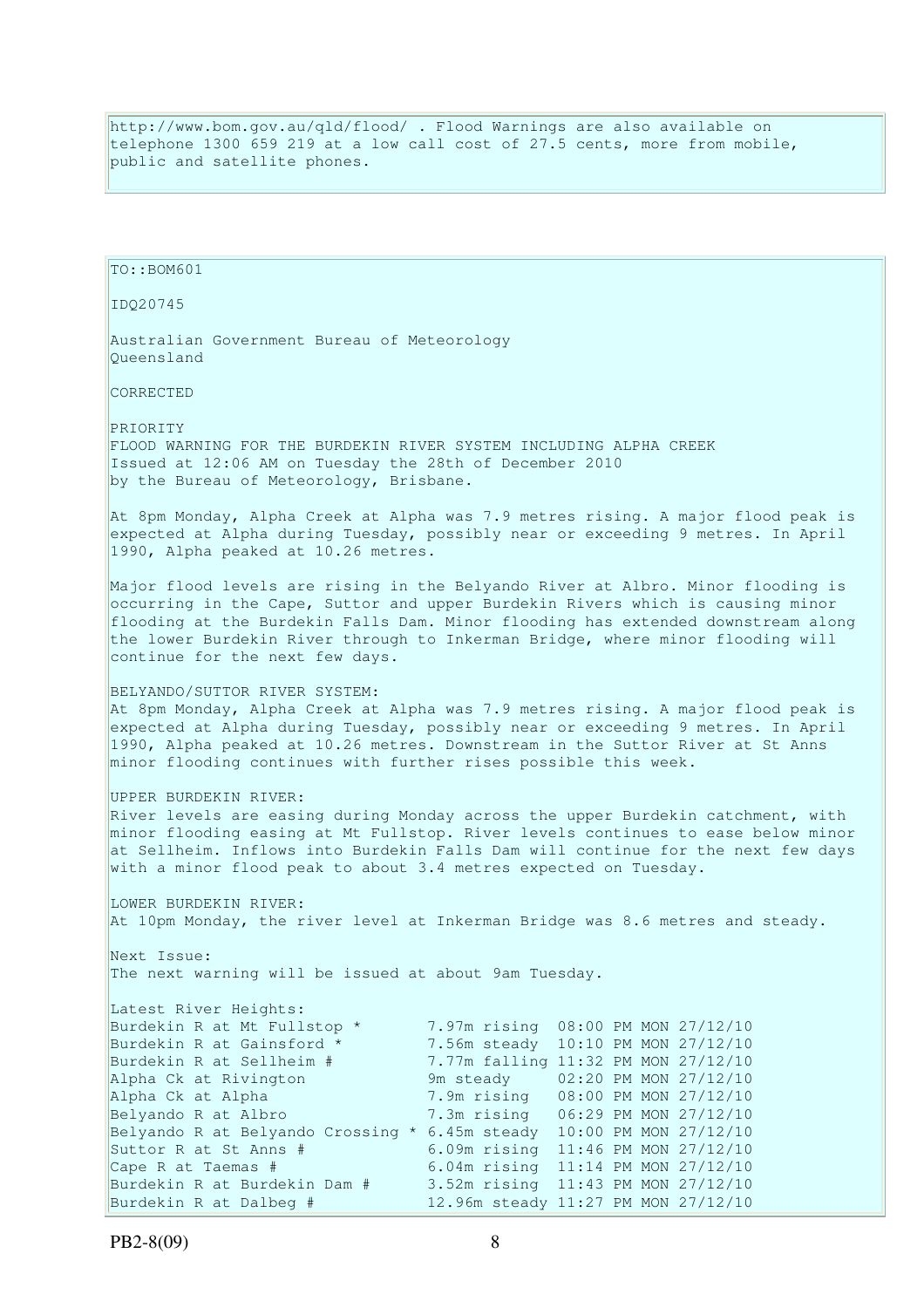|                                                      | Bogie R at Strathbogie #    |  | 3.56m rising 11:58 PM MON 27/12/10                                                        |  |  |  |
|------------------------------------------------------|-----------------------------|--|-------------------------------------------------------------------------------------------|--|--|--|
|                                                      | Burdekin R at Millaroo #    |  | 12.09m rising 10:21 PM MON 27/12/10                                                       |  |  |  |
|                                                      | Burdekin R at Clare #       |  | 11.25m steady 09:33 PM MON 27/12/10                                                       |  |  |  |
|                                                      | Burdekin R at Inkerman Br # |  | 8.6m steady 09:54 PM MON 27/12/10                                                         |  |  |  |
|                                                      |                             |  |                                                                                           |  |  |  |
| Warnings and River Height Bulletins are available at |                             |  |                                                                                           |  |  |  |
|                                                      |                             |  | $b++p.$ / $t_{\text{Hill}}$ hom gou au/gld/flood/ $E$ lood Marnings are also available on |  |  |  |

http://www.bom.gov.au/qld/flood/ . Flood Warnings are also available on telephone 1300 659 219 at a low call cost of 27.5 cents, more from mobile, public and satellite phones.

```
TO::BOM601 
IDQ20745 
Australian Government Bureau of Meteorology 
Queensland 
FLOOD WARNING FOR THE BURDEKIN RIVER SYSTEM INCLUDING ALPHA CREEK 
Issued at 8:55 AM on Tuesday the 28th of December 2010 
by the Bureau of Meteorology, Brisbane.
Creek levels in Alpha Creek at Alpha have recorded a 9.0 metre major flood peak 
at 8am Tuesday with creek currently easing at 8.95 metres. 
Major flood levels are rising in the Belyando River at Albro. Minor flooding is 
occurring in the Cape, Suttor and upper Burdekin Rivers which is causing minor 
flooding at the Burdekin Falls Dam. Minor flooding has extended downstream along 
the lower Burdekin River through to Inkerman Bridge, where minor flooding will 
continue for the next few days. 
BELYANDO/SUTTOR RIVER SYSTEM: 
At 8:30am Tuesday, Alpha Creek at Alpha was 8.95 metres easing following a 9 
metre major flood peak at 8am. This is the highest level at Alpha since April 
1990, when Alpha peaked at 10.26 metres. Downstream in the Suttor River at St 
Anns minor flooding continues with further rises possible this week. 
UPPER BURDEKIN RIVER: 
River levels are easing during Monday across the upper Burdekin catchment, with
minor flooding easing at Mt Fullstop. Inflows into Burdekin Falls Dam will 
continue for the next few days. Heights at Burdekin Falls Dam are approaching a 
peak of about 3.5 causing minor flooding. 
LOWER BURDEKIN RIVER:
At 8:45am Tuesday, the river level at Inkerman Bridge was 8.55 metres and 
steady. Similar levels should continue into Wednesday.
Next Issue: 
The next warning will be issued at about 9am Wednesday. 
Latest River Heights: 
Burdekin R at Mt Fullstop * 7.45m falling 08:00 AM TUE 28/12/10<br>Burdekin R at Gainsford * 7.95m rising 08:00 AM TUE 28/12/10
Burdekin R at Gainsford * 7.95m rising 08:00 AM TUE 28/12/10<br>Burdekin R at Sellheim # 7.32m steady 08:17 AM TUE 28/12/10
Burdekin R at Sellheim # 7.32m steady<br>Alpha Ck at Rivington 9.00m steady
Alpha Ck at Rivington 9.00m steady 02:20 PM MON 27/12/10 
Alpha Ck at Alpha 8.95m falling slowly 08:30 AM TUE 28/12/10 
Belyando R at Albro 7.50m rising 05:30 AM TUE 28/12/10 
Belyando R at Belyando Crossing * 6.46m steady 08:00 AM TUE 28/12/10
```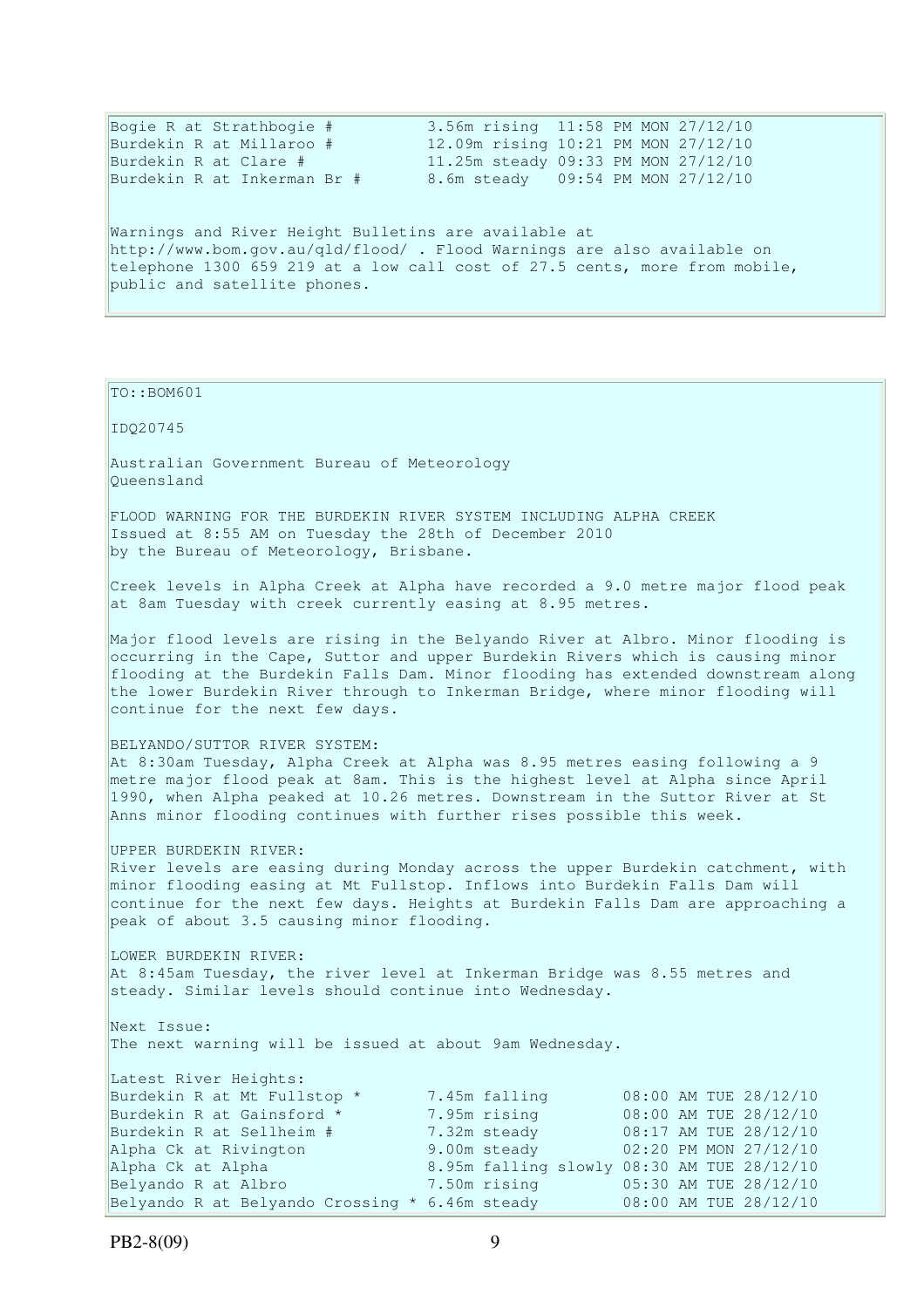| Suttor R at St Anns #             | 6.24m steady   |  | 07:15 AM TUE 28/12/10 |
|-----------------------------------|----------------|--|-----------------------|
| Cape R at Taemas #                | 6.19m rising   |  | 08:33 AM TUE 28/12/10 |
| Burdekin R at Burdekin Dam #      | 3.52m falling  |  | 06:30 AM TUE 28/12/10 |
| Burdekin R at Dalbeg #            | 13.06m steady  |  | 08:27 AM TUE 28/12/10 |
| Bogie R at Strathbogie #          | 3.91m falling  |  | 08:38 AM TUE 28/12/10 |
| Burdekin R at Millaroo #          | 11.98m falling |  | 08:25 AM TUE 28/12/10 |
| Burdekin R at Clare #             | 11.20m falling |  | 08:38 AM TUE 28/12/10 |
| Burdekin R at Inkerman Br #       | 8.55m steady   |  | 08:45 AM TUE 28/12/10 |
| $\star$ ,# from automatic station |                |  |                       |

Warnings and River Height Bulletins are available at http://www.bom.gov.au/qld/flood/ . Flood Warnings are also available on telephone 1300 659 219 at a low call cost of 27.5 cents, more from mobile, public and satellite phones.

TO::BOM601 IDQ20745 Australian Government Bureau of Meteorology Queensland FLOOD WARNING FOR THE BURDEKIN RIVER SYSTEM INCLUDING ALPHA CREEK Issued at 8:00 AM on Wednesday the 29th of December 2010 by the Bureau of Meteorology, Brisbane. Major flooding continues in the Belyando River at Albro. Minor flooding is generally easing in the Cape, Suttor and upper Burdekin Rivers which is causing minor flooding at the Burdekin Falls Dam. Minor flooding is easing downstream along the lower Burdekin River through to Inkerman Bridge, where minor flooding will continue for the next few days. BELYANDO/SUTTOR RIVER SYSTEM: Major flooding continues along Alpha Creek and the Belyando River, where river levels at Alpha were the highest since April 1990. Downstream in the Suttor River at St Anns minor flooding continues to slowly rise with further rises possible this week. UPPER BURDEKIN RIVER: River levels continue to generally ease across the upper Burdekin catchment during Wednesday morning, with minor flooding easing at Mt Fullstop. Inflows into Burdekin Falls Dam will continue for the next few days. Heights at Burdekin Falls Dam have eased slightly from the 3.6 metre peak recorded 4am Tuesday, where at 6.30am Wednesday the dam level was at 3.47 metres causing minor flooding. LOWER BURDEKIN RIVER: River levels along the lower Burdekin River commenced to ease overnight with minor flooding easing between Dalbeg and Inkerman Bridge during Wednesday. At 7.15am Wednesday, the river level at Inkerman Bridge was 8.25 metres and falling. Weather Forecast: Scattered showers and isolated thunderstorms. Next Issue: The next warning will be issued at about 9am Thursday.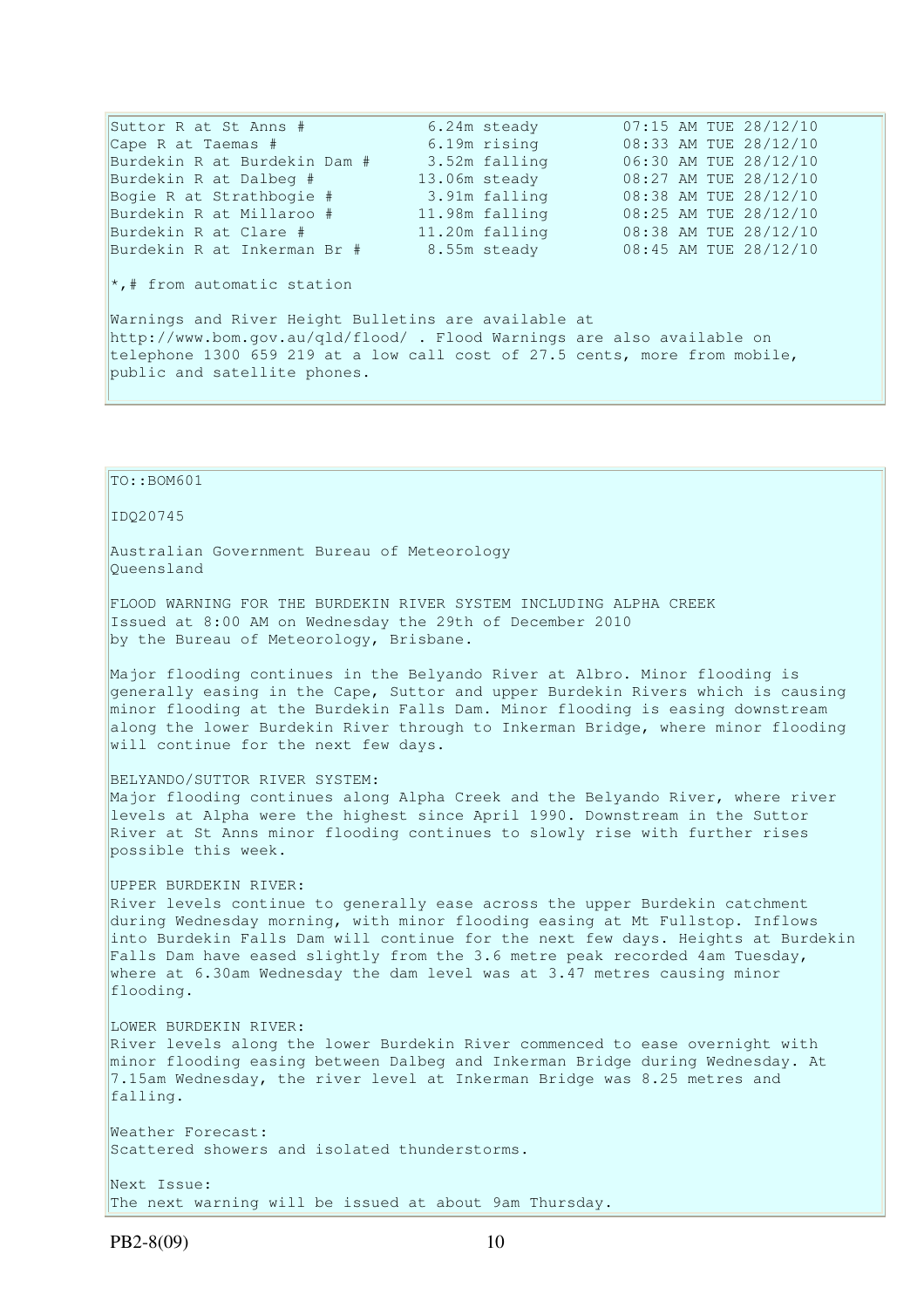Latest River Heights: Burdekin R at Mt Fullstop \* 6.27m rising 06:00 AM WED 29/12/10<br>Burdekin R at Gainsford \* 8.15m rising 06:30 AM WED 29/12/10 Burdekin R at Gainsford \* 8.15m rising 06:30 AM WED 29/12/10<br>Burdekin R at Sellheim # 7.52m falling 07:51 AM WED 29/12/10 الم 1.52m بيم 1.52m وسيط 1.52m بيمبر 1.52m<br>7.52m falling 07:51 AM WED 29/12/10 Alpha Ck at Alpha 8.95m falling slowly 08:30 AM TUE 28/12/10<br>Belyando R at Albro 3.65m rising slowly 06:00 AM WED 29/12/10 Belyando R at Albro 7.65m rising slowly 06:00 AM WED 29/12/10 Belyando R at Belyando Crossing \* 6.43m steady 06:00 AM WED 29/12/10 Suttor R at St Anns # 6.34m steady 07:15 AM WED 29/12/10 Cape R at Taemas # 6.24m steady 05:18 AM WED 29/12/10 Burdekin R at Burdekin Dam # 3.47m steady 06:30 AM WED 29/12/10 Burdekin R at Dalbeg # 12.36m falling 07:43 AM WED 29/12/10 Bogie R at Strathbogie # 2.36m falling 06:44 AM WED 29/12/10 Burdekin R at Millaroo # 11.48m falling 07:22 AM WED 29/12/10 Burdekin R at Clare # 10.65m falling 07:30 AM WED 29/12/10 Plantation Park Crossing at Ayr # 0.3m steady 06:25 AM WED 29/12/10 Burdekin R at Inkerman Br # 8.25m falling 07:13 AM WED 29/12/10 Dal Santos Crossing at Brandon # 0.4m steady 05:18 AM WED 29/12/10 Burdekin R at Rita Island # 1.15m falling 06:13 AM WED 29/12/10

\*,# denotes automatic station.

Warnings and River Height Bulletins are available at http://www.bom.gov.au/qld/flood/ . Flood Warnings are also available on telephone 1300 659 219 at a low call cost of 27.5 cents, more from mobile, public and satellite phones.

### TO::BOM601

IDQ20745

Australian Government Bureau of Meteorology Queensland

FLOOD WARNING FOR THE BURDEKIN RIVER SYSTEM INCLUDING ALPHA CREEK Issued at 9:05 AM on Thursday the 30th of December 2010 by the Bureau of Meteorology, Brisbane.

Major flooding continues in the Belyando River at Albro. Minor flooding continues to ease in the Cape, Suttor and upper Burdekin Rivers which is causing minor flooding at the Burdekin Falls Dam. Minor flooding is easing downstream along the lower Burdekin River through to Inkerman Bridge, where minor flooding will continue going into the weekend.

BELYANDO/SUTTOR RIVER SYSTEM: Major flooding continues along Alpha Creek and the Belyando River. Downstream in the Suttor River at St Anns minor flooding continues to slowly rise with further rises possible this week.

#### UPPER BURDEKIN RIVER:

River levels continue to generally ease across the upper Burdekin catchment, with minor flooding easing at Mt Fullstop. Inflows into Burdekin Falls Dam will continue for the next few days. Heights at Burdekin Falls Dam continue to ease very slowly, where at 6.30am Thursday the dam level was at 3.42 metres causing minor flooding.

LOWER BURDEKIN RIVER: Minor flooding continues to generally ease along the lower Burdekin River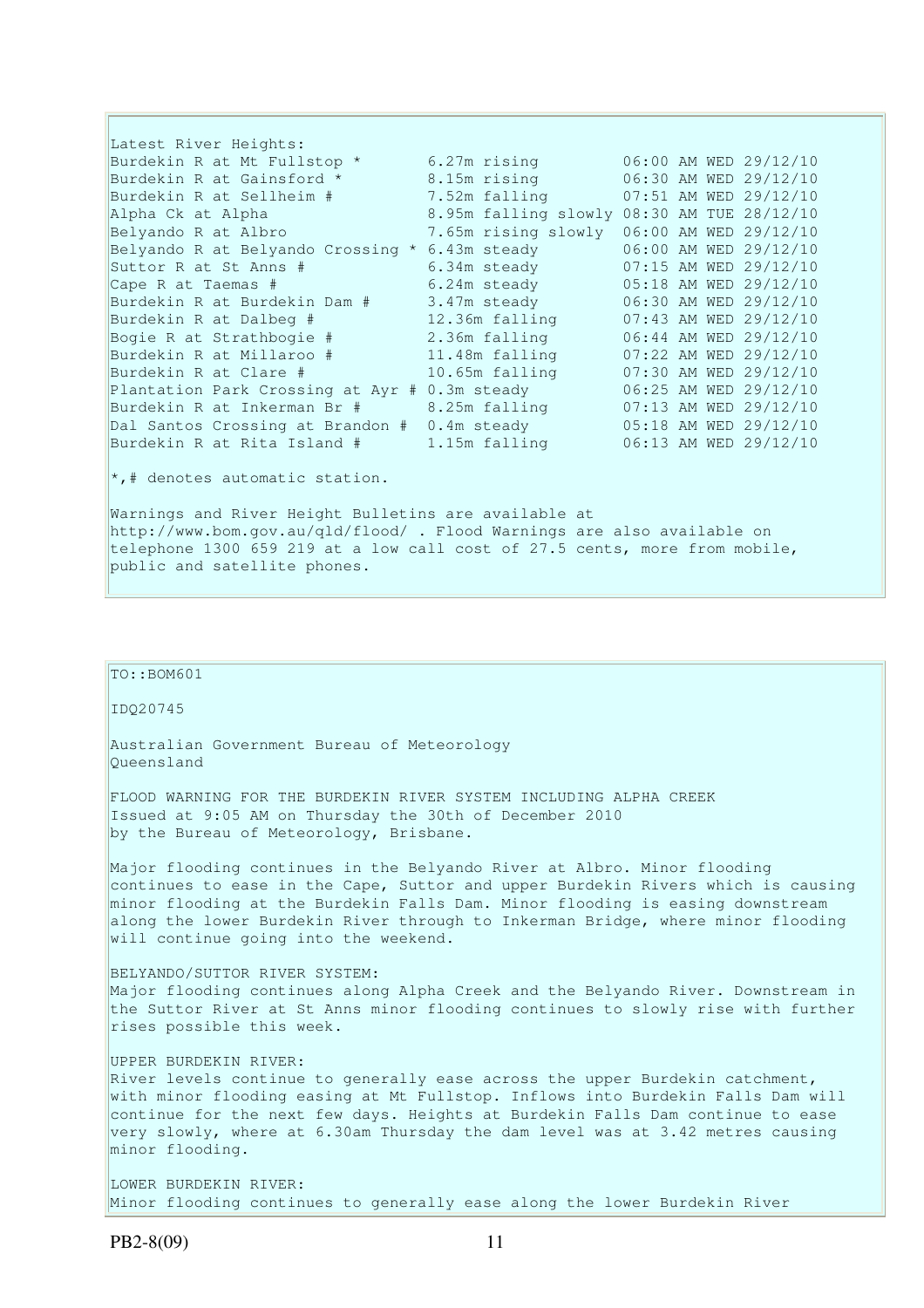between Dalbeg and Inkerman Bridge. At 9am Thursday, the river level at Inkerman Bridge was 7.85 metres and falling. Weather Forecast: Isolated showers, chiefly in the afternoon and evening. Next Issue: The next warning will be issued at about 9am Friday. Latest River Heights:<br>Burdekin R at Mt Fullstop \* 8.32m rising 08:20 AM THU 30/12/10 Burdekin R at Gainsford \* 8.11m rising 08:00 AM THU 30/12/10 Burdekin R at Sellheim # 6.72m steady 08:16 AM THU 30/12/10 Alpha Ck at Alpha 1988 NA Belyando R at Albro 7.65m steady 07:00 AM THU 30/12/10 Belyando R at Belyando Crossing \* 6.51m rising 08:00 AM THU 30/12/10 Suttor R at St Anns # 6.44m steady 07:15 AM THU 30/12/10 Suttor R at St Anns # 5.64m steady 07:15 AM THU 30/12/10<br>
Cape R at Taemas # 5.64m falling 08:48 AM THU 30/12/10<br>
Burdekin R at Burdekin Dam # 3.42m steady 06:30 AM THU 30/12/10 Burdekin R at Burdekin Dam  $#$  3.42m steady Burdekin R at Dalbeg # 11.91m steady 08:27 AM THU 30/12/10<br>
Bogie R at Strathbogie # 2.36m falling 07:07 AM THU 30/12/10<br>
Burdekin R at Millaroo # 10.84m steady 07:54 AM THU 30/12/10<br>
10.15m falling 07:33 AM THU 30/12/10 Bogie R at Strathbogie # 2.36m falling 07:07 AM THU 30/12/10 Burdekin R at Millaroo # 10.84m steady 07:54 AM THU 30/12/10 10.15m falling 07:33 AM THU 30/12/10 Plantation Park Crossing at Ayr # 0.2m steady 06:25 AM THU 30/12/10 Burdekin R at Inkerman Br # 7.85m falling 08:53 AM THU 30/12/10 Dal Santos Crossing at Brandon # 0.05m steady 08:18 AM THU 30/12/10 Burdekin R at Rita Island # 0.8m steady 08:32 AM THU 30/12/10 Burdekin R at Groper Ck # NA  $\star$ , # denotes automatic station. Warnings and River Height Bulletins are available at http://www.bom.gov.au/qld/flood/ . Flood Warnings are also available on telephone 1300 659 219 at a low call cost of 27.5 cents, more from mobile, public and satellite phones.

TO::BOM601

IDQ20745

Australian Government Bureau of Meteorology Queensland

FLOOD WARNING FOR THE BURDEKIN RIVER SYSTEM Issued at 8:15 AM on Friday the 31st of December 2010 by the Bureau of Meteorology, Brisbane.

Major flooding continues in the Belyando River at Albro, with rises and moderate flooding occurring downstream in the Suttor River at St Anns. Minor flooding continues in the Cape and upper Burdekin Rivers which is causing minor flooding at the Burdekin Falls Dam. Minor flooding continues to slowly ease downstream along the lower Burdekin River through to Inkerman Bridge. River levels at Inkerman Bridge will remain high during today, and then commence to ease over the weekend and during next week.

Further heavy rainfall of 80-110mm has been recorded overnight in the St Anns and Scartwater areas.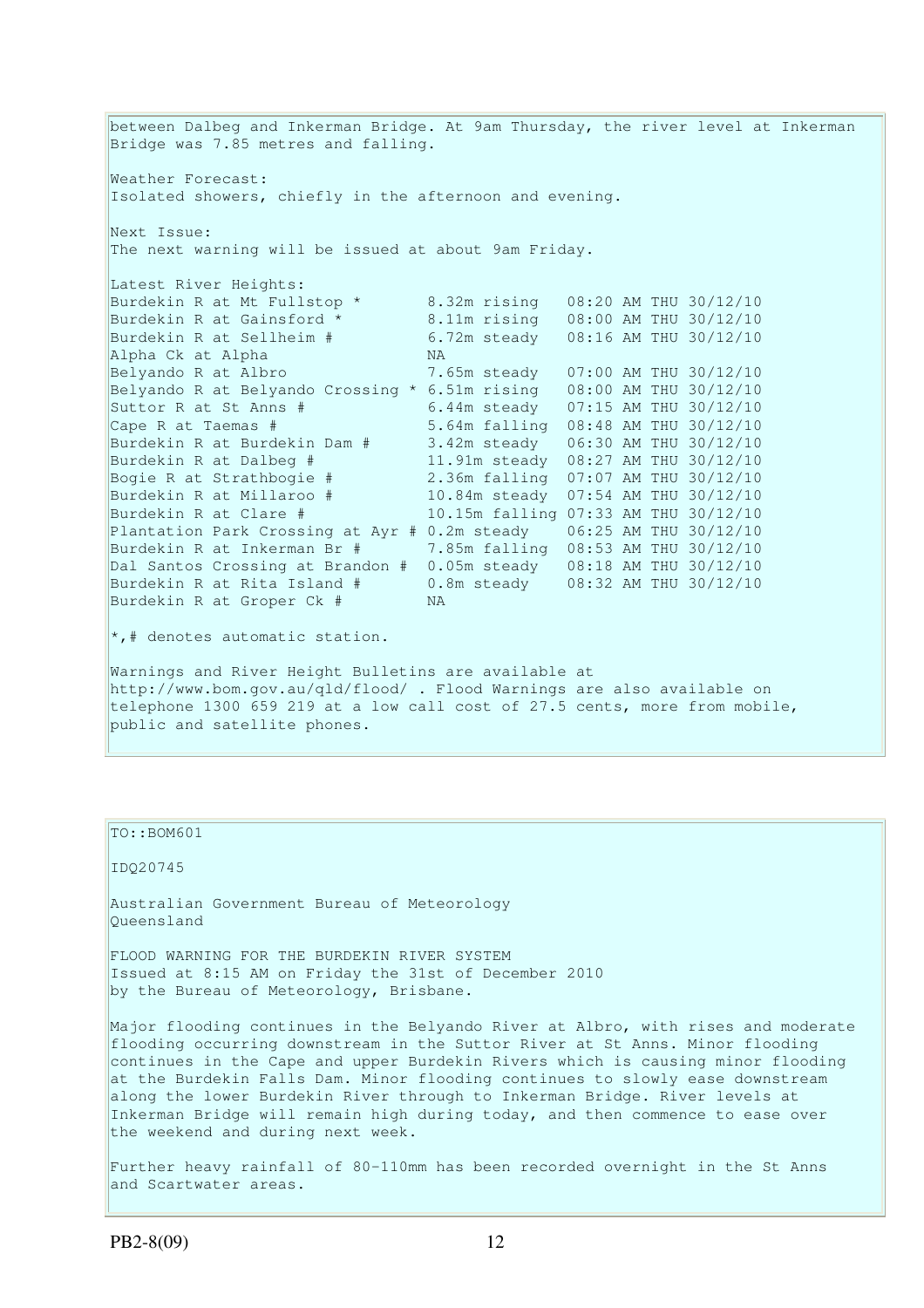BELYANDO/SUTTOR RIVER SYSTEM: Major flooding continues along the Belyando River at Albro. Moderate flooding is rising downstream in the Suttor River at St Anns with further rises expected during the weekend. Renewed rises and minor flooding is rising in the Cape River at Taemas following recent heavy rainfall. UPPER BURDEKIN RIVER: River levels continue to generally ease across the upper Burdekin catchment, with minor flooding easing at Mt Fullstop. Inflows into Burdekin Falls Dam will continue for the next few days, with heights at Burdekin Falls Dam easing very slowly. At 6.30am Friday the dam level was at 3.37 metres and steady causing minor flooding. LOWER BURDEKIN RIVER: Minor flooding continues to slowly ease along the lower Burdekin River between Dalbeg and Inkerman Bridge. At 9am Thursday, the river level at Inkerman Bridge was 7.85 metres and falling. Weather Forecast: Isolated showers and thunderstorms, chiefly in the afternoon and evening. Next Issue: The next warning will be issued at about 9am Saturday. Latest River Heights: Burdekin R at Mt Fullstop \* 6.29m falling 06:00 AM FRI 31/12/10 Burdekin R at Gainsford \* 8.32m rising 07:00 AM FRI 31/12/10 Burdekin R at Sellheim # 7.57m falling 07:16 AM FRI 31/12/10 Belyando R at Albro 7.7m rising slowly 06:20 AM FRI 31/12/10 Belyando R at Belyando Crossing \* 7.02m rising 07:00 AM FRI 31/12/10 Suttor R at St Anns # 6.74m rising 07:50 AM FRI 31/12/10 Cape R at Taemas # 5.09m rising 08:02 AM FRI 31/12/10 Burdekin R at Burdekin Dam # 3.37m steady 06:30 AM FRI 31/12/10 Burdekin R at Dalbeg # 11.96m rising 07:32 AM FRI 31/12/10 Bogie R at Strathbogie # 2.31m rising 07:36 AM FRI 31/12/10 Burdekin R at Millaroo # 10.89m falling 07:55 AM FRI 31/12/10 Burdekin R at Clare # 10.15m falling 08:01 AM FRI 31/12/10 Plantation Park Crossing at Ayr # 0.15m steady 06:25 AM FRI 31/12/10 Burdekin R at Inkerman Br # 7.9m falling 07:20 AM FRI 31/12/10 Dal Santos Crossing at Brandon # 0.15m rising 05:18 AM FRI 31/12/10 Burdekin R at Rita Island # 0.8m steady 05:32 AM FRI 31/12/10  $\star$ ,# denotes automatic station. Warnings and River Height Bulletins are available at http://www.bom.gov.au/qld/flood/ . Flood Warnings are also available on telephone 1300 659 219 at a low call cost of 27.5 cents, more from mobile, public and satellite phones.

TO::BOM601

IDQ20745

Australian Government Bureau of Meteorology Queensland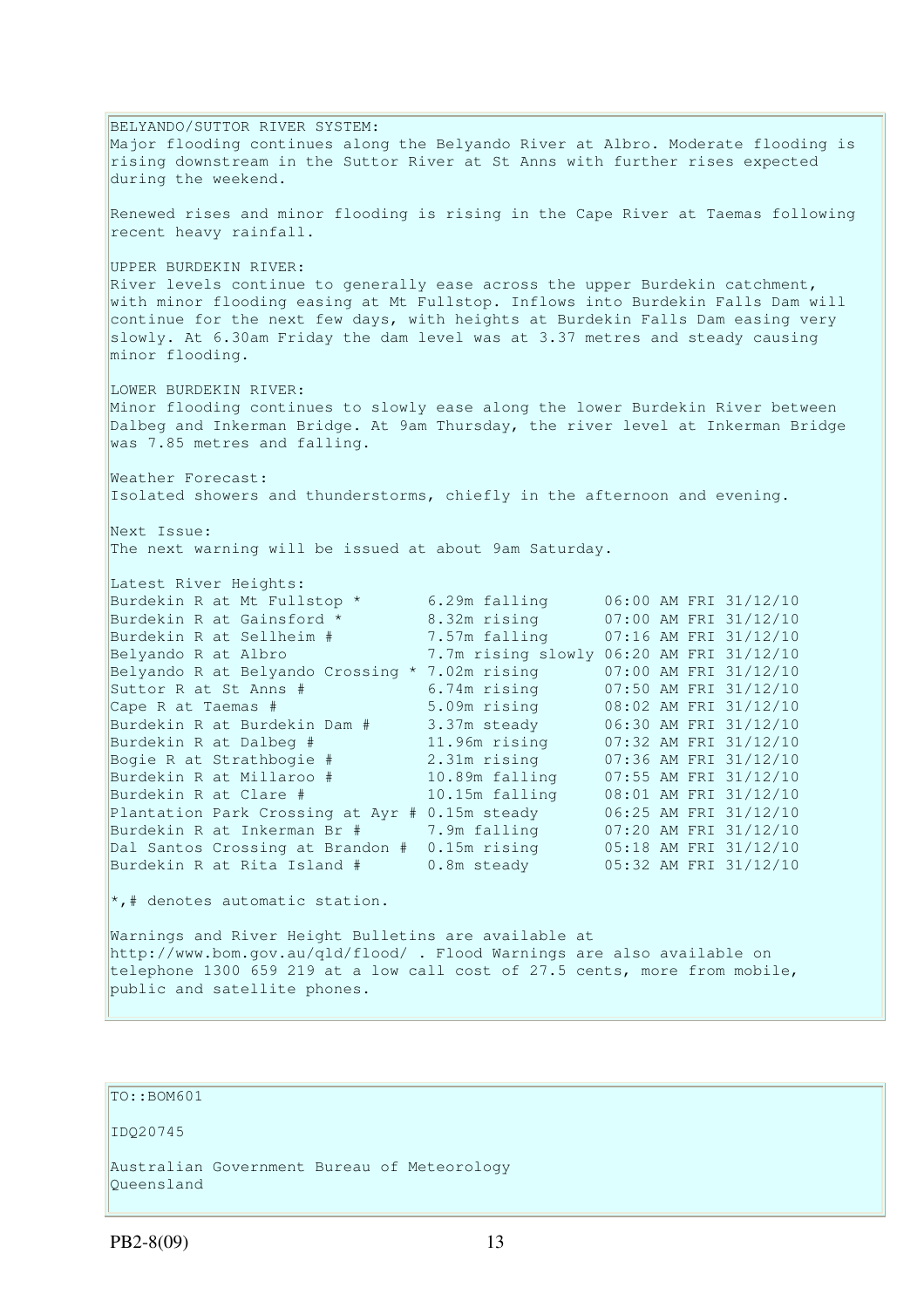FLOOD WARNING FOR THE BURDEKIN RIVER SYSTEM Issued at 8:29 AM on Saturday the 1st of January 2011 by the Bureau of Meteorology, Brisbane. Major flooding continues in the Belyando River at Albro, with rises and moderate flooding occurring downstream in the Suttor River at St Anns. Minor flooding continues in the Cape River at Taemas. Minor flooding continues between the Burdekin Falls Dam through to Inkerman Bridge. BELYANDO/SUTTOR RIVER SYSTEM: Major flooding continues along the Belyando River at Albro. Moderate flooding is rising downstream in the Suttor River at St Anns with further rises expected during the weekend. UPPER BURDEKIN RIVER: River levels continue to ease across the upper Burdekin River catchment, with heights at Burdekin Falls Dam easing very slowly. At 6.30am Friday the dam level was at 3.37 metres and steady causing minor flooding. LOWER BURDEKIN RIVER: Minor flooding continues to slowly ease along the lower Burdekin River between Dalbeg and Inkerman Bridge. At 7am Saturday, the river level at Inkerman Bridge was 7.6 metres and falling. Weather Forecast: Isolated showers, tending scattered north of Rollingstone. Isolated thunderstorms, mainly in the north. Some local moderate to heavy falls possible in the north. Next Issue: The next warning will be issued at about 9am Sunday. Latest River Heights: Burdekin R at Mt Fullstop \* 4.85m falling  $06:00$  AM SAT  $01/01/11$ <br>Burdekin R at Gainsford \* 5.71m falling  $06:00$  AM SAT  $01/01/11$ Burdekin R at Gainsford \*  $5.71$ m falling  $06:00$  AM SAT  $01/01/11$ <br>Burdekin R at Sellheim #  $5.92$ m falling  $07:46$  AM SAT  $01/01/11$ 5.92m falling 07:46 AM SAT 01/01/11 Belyando R at Albro 7.7m steady 06:00 PM FRI 31/12/10 Belyando R at Belyando Crossing \* 7.22m steady 06:00 AM SAT 01/01/11 Suttor R at St Anns # 7.29m rising 06:20 AM SAT 01/01/11 Cape R at Taemas # 6.89m rising 02:18 AM SAT 01/01/11 Burdekin R at Burdekin Dam # 3.37m steady 06:30 AM SAT 01/01/11 Burdekin R at Dalbeg # 11.46m falling 06:13 AM SAT 01/01/11 Bogie R at Strathbogie # 2.01m steady 05:56 AM SAT 01/01/11 Burdekin R at Millaroo # 10.59m steady 07:54 AM SAT 01/01/11 Burdekin R at Clare # 9.75m falling 06:57 AM SAT 01/01/11 Burdekin R at Inkerman Br # 7.6m falling 07:17 AM SAT 01/01/11 Burdekin R at Rita Island # 0.55m falling 06:11 AM SAT 01/01/11 \*,# from automatic station Warnings and River Height Bulletins are available at http://www.bom.gov.au/qld/flood/ . Flood Warnings are also available on telephone 1300 659 219 at a low call cost of 27.5 cents, more from mobile, public and satellite phones.

TO::BOM601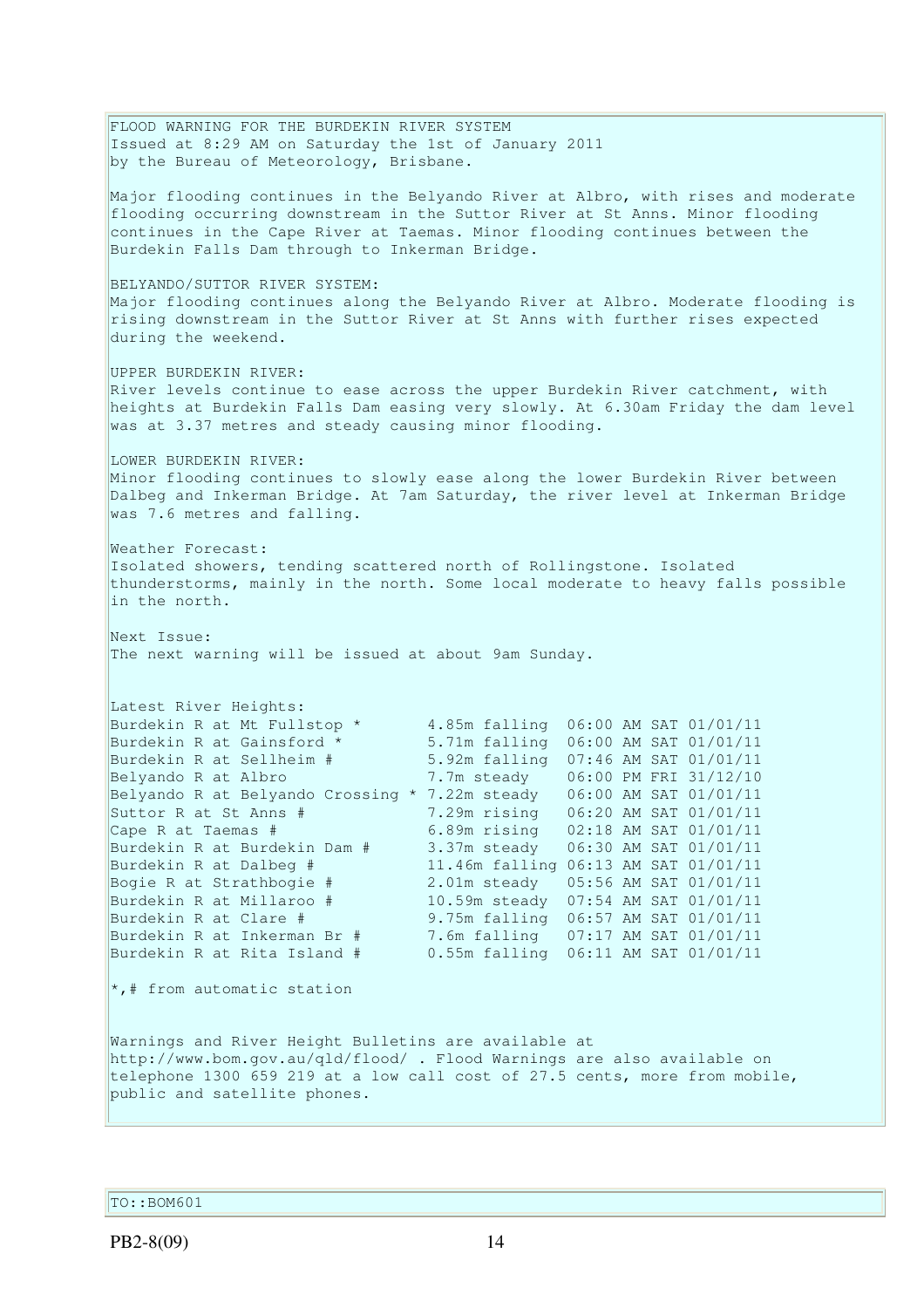IDQ20745 Australian Government Bureau of Meteorology Queensland FLOOD WARNING FOR THE BURDEKIN RIVER SYSTEM Issued at 8:53 AM on Sunday the 2nd of January 2011 by the Bureau of Meteorology, Brisbane. Major flooding continues in the Belyando River at Albro, with rises and moderate flooding occurring downstream in the Suttor River at St Anns. Minor flooding continues in the Cape River at Taemas. Minor flooding continues between the Burdekin Falls Dam through to Inkerman Bridge. BELYANDO/SUTTOR RIVER SYSTEM: Major flooding continues along the Belyando River at Albro. Moderate flooding is approaching a peak downstream in the Suttor River at St Anns. UPPER BURDEKIN RIVER: River levels continue to ease across the upper Burdekin River catchment, with heights at Burdekin Falls Dam easing very slowly. At 6.30am Sunday the dam level was at 3.22 metres and falling causing minor flooding. LOWER BURDEKIN RIVER: Minor flooding continues to slowly ease along the lower Burdekin River between Burdekin Falls Dam and Inkerman Bridge. At 7:44am Sunday, the river level at Inkerman Bridge was 7.25 metres and falling. Weather Forecast: Scattered showers and isolated thunderstorms. Next Issue: The next warning will be issued at about 10am Monday. Latest River Heights:<br>Burdekin R at Mt Fullstop \* Burdekin R at Mt Fullstop \*  $4.08$ m falling  $06:00$  AM SUN 02/01/11<br>Burdekin R at Gainsford \*  $4.93$ m falling 07:00 AM SUN 02/01/11 Burdekin R at Gainsford \*  $4.93$ m falling  $07:00$  AM SUN 02/01/11<br>Burdekin R at Sellheim #  $4.27$ m falling 08:16 AM SUN 02/01/11 4.27m falling 08:16 AM SUN 02/01/11 Belyando R at Albro 7.7m steady 06:30 AM SUN 02/01/11 Belyando R at Belyando Crossing \* 7.09m falling  $07:00$  AM SUN  $02/01/11$ <br>Suttor R at St Anns #  $7.54$ m steady  $07:15$  AM SUN  $02/01/11$ Suttor R at St Anns # 7.54m steady 07:15 AM SUN 02/01/11 Cape R at Taemas # 6.79m falling 08:18 AM SUN 02/01/11 Burdekin R at Burdekin Dam # 3.22m falling 06:30 AM SUN 02/01/11 Burdekin R at Dalbeg # 10.96m falling 08:26 AM SUN 02/01/11 Bogie R at Strathbogie # 1.86m falling 06:01 AM SUN 02/01/11 Burdekin R at Millaroo # 10.28m falling 07:54 AM SUN 02/01/11 Burdekin R at Clare # 9.3m falling 06:33 AM SUN 02/01/11 Burdekin R at Inkerman Br # 7.25m falling 07:44 AM SUN 02/01/11 Burdekin R at Rita Island # 0.2m falling 08:32 AM SUN 02/01/11  $\star$ ,# from automatic station Warnings and River Height Bulletins are available at http://www.bom.gov.au/qld/flood/ . Flood Warnings are also available on telephone 1300 659 219 at a low call cost of 27.5 cents, more from mobile, public and satellite phones.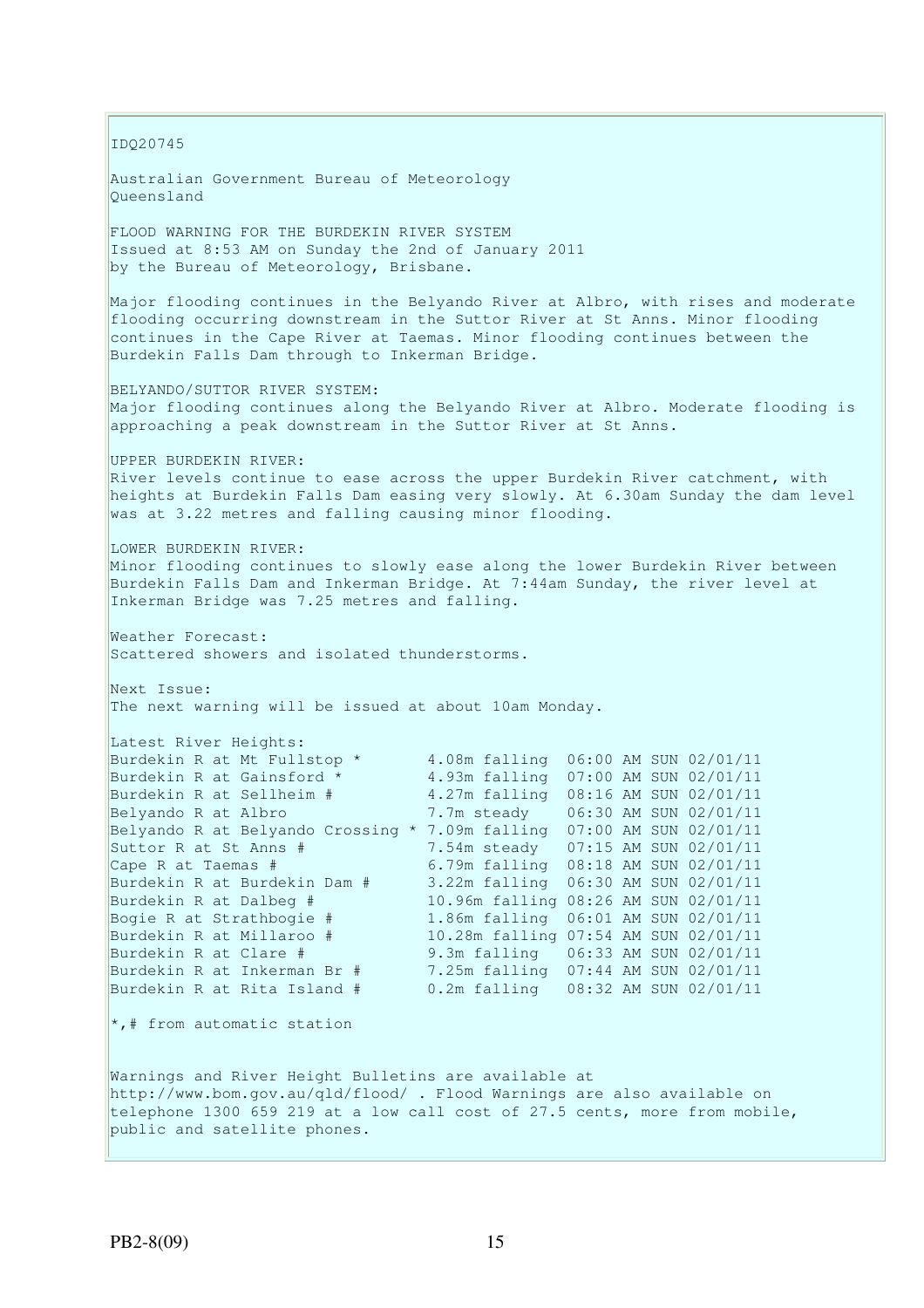$\vert$ TO::BOM601 IDQ20745 Australian Government Bureau of Meteorology Queensland FLOOD WARNING FOR THE BURDEKIN RIVER SYSTEM Issued at 9:21 AM on Monday the 3rd of January 2011 by the Bureau of Meteorology, Brisbane. Major flooding continues in the Belyando River at Albro, with moderate flood levels easing downstream in the Suttor River at St Anns. Minor flooding continues in the Cape River at Taemas. Minor flooding continues between the Burdekin Falls Dam through to Inkerman Bridge. River levels continue to ease very slowly at Burdekin Falls Dam. At 8:27am Monday the dam level was at 3.07 metres and falling slowly causing minor flooding. Minor flooding continues to ease slowly along the lower Burdekin River between Burdekin Falls Dam and Inkerman Bridge. At 8:49am Monday, the river level at Inkerman Bridge was 7 metres and falling. Weather Forecast: Scattered showers, tending to rain areas at times. Isolated thunderstorms. Some moderate to locally heavy falls possible, particularly in northern parts. Next Issue: The next warning will be issued at about 10am Wednesday. Latest River Heights: Burdekin R at Mt Fullstop \* 4.37m falling 08:00 AM MON 03/01/11 Burdekin R at Gainsford \* 4.91m rising 08:00 AM MON 03/01/11 Burdekin R at Sellheim # 3.52m falling 08:41 AM MON 03/01/11 Belyando R at Albro 7.65m falling slowly 06:00 AM MON 03/01/11 Belyando R at Belyando Crossing \* 6.92m steady 07:00 AM MON 03/01/11 Suttor R at St Anns # 7.29m falling 08:35 AM MON 03/01/11 Cape R at Taemas # 5.49m steady 08:18 AM MON 03/01/11 Burdekin R at Burdekin Dam # 3.07m rising 08:27 AM MON 03/01/11 Burdekin R at Dalbeg # 10.51m steady 08:26 AM MON 03/01/11 Bogie R at Strathbogie # 2.11m rising 06:06 AM MON 03/01/11 Burdekin R at Millaroo # 9.84m falling 07:59 AM MON 03/01/11 Burdekin R at Clare # 8.9m falling 08:36 AM MON 03/01/11 Burdekin R at Inkerman Br # 7m rising 08:49 AM MON 03/01/11 Burdekin R at Rita Island  $#$   $-0.1$ m steady  $0.8:32$  AM MON  $0.3/01/11$ \*,# from automatic station Warnings and River Height Bulletins are available at http://www.bom.gov.au/qld/flood/ . Flood Warnings are also available on telephone 1300 659 219 at a low call cost of 27.5 cents, more from mobile, public and satellite phones.

TO::BOM601

IDQ20745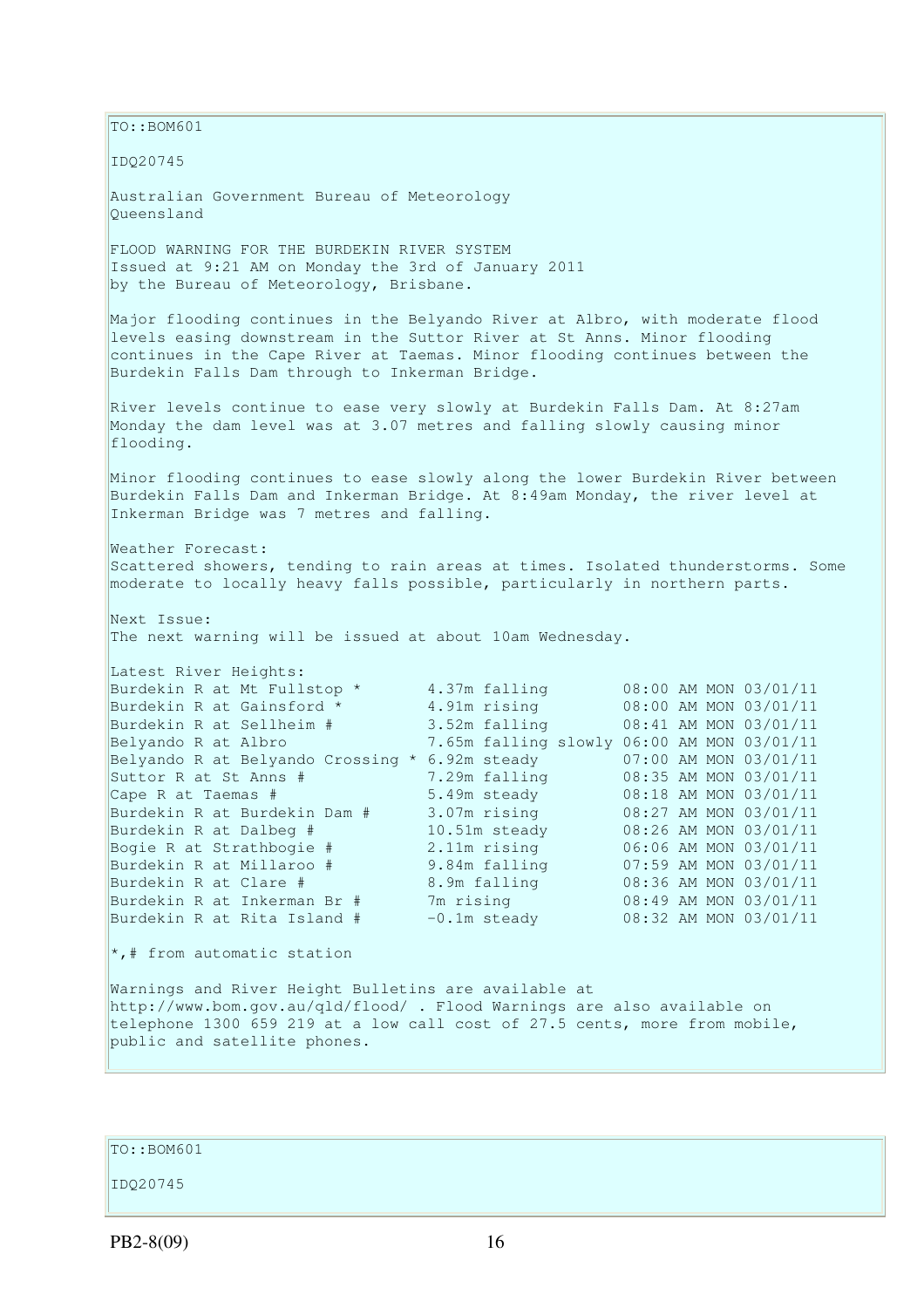Australian Government Bureau of Meteorology Queensland FLOOD WARNING FOR THE BURDEKIN RIVER SYSTEM Issued at 6:59 AM on Tuesday the 4th of January 2011 by the Bureau of Meteorology, Brisbane. Major flooding continues in the Belyando River at Albro, with moderate flood levels easing downstream in the Suttor River at St Anns. Minor flooding continues along the Burdekin River at Mt Fullstop and downstream between Dalbeg and Inkerman Bridge. River levels continue to ease very slowly at Burdekin Falls Dam, where at 6:30am Tuesday the level was 2.87 metres and falling slowly which is now below the minor flood level of 3 metres. Small renewed rises causing minor flooding are being recorded along the Burdekin River between Dalbeg and Inkerman Bridge. River levels at Inkerman Bridge are expected to continue rising during Tuesday with a peak up to 8 metres forecast. At 6:18am Tuesday, the river level at Inkerman Bridge was 7.3 metres and rising. Weather Forecast: Scattered showers and isolated thunderstorms, chiefly in the afternoon and evening. Next Issue: The next warning will be issued at about 10am Wednesday. Latest River Heights: Burdekin R at Mt Fullstop \* 5.91m falling  $02:30$  AM TUE  $04/01/11$ <br>Burdekin R at Gainsford \* 4.99m falling 05:00 AM TUE 04/01/11 4.99m falling 05:00 AM TUE 04/01/11 Burdekin R at Sellheim # 4.42m steady 05:16 AM TUE 04/01/11 Belyando R at Albro 7.45m falling 05:30 AM TUE 04/01/11 Belyando R at Albro 7.45m falling 05:30 AM TUE 04/01/11<br>Belyando R at Belyando Crossing \* 6.8m steady 05:00 AM TUE 04/01/11 Suttor R at St Anns # 7.09m falling 05:15 AM TUE 04/01/11 Cape R at Taemas # 4.54m falling 06:03 AM TUE 04/01/11 Burdekin R at Burdekin Dam # 2.87m falling 06:30 AM TUE 04/01/11 Burdekin R at Dalbeg # 11.01m falling 03:28 AM TUE 04/01/11 Bogie R at Strathbogie # 4.11m falling 06:25 AM TUE 04/01/11 Burdekin R at Millaroo # 10.78m rising 06:13 AM TUE 04/01/11 Burdekin R at Clare # 9.6m steady 06:33 AM TUE 04/01/11 Burdekin R at Inkerman Br # 7.3m rising 06:18 AM TUE 04/01/11 Burdekin R at Rita Island # 0m rising 06:19 AM TUE 04/01/11  $\star$ ,# from automatic station Warnings and River Height Bulletins are available at http://www.bom.gov.au/qld/flood/ . Flood Warnings are also available on telephone 1300 659 219 at a low call cost of 27.5 cents, more from mobile, public and satellite phones.

TO::BOM601

IDQ20745